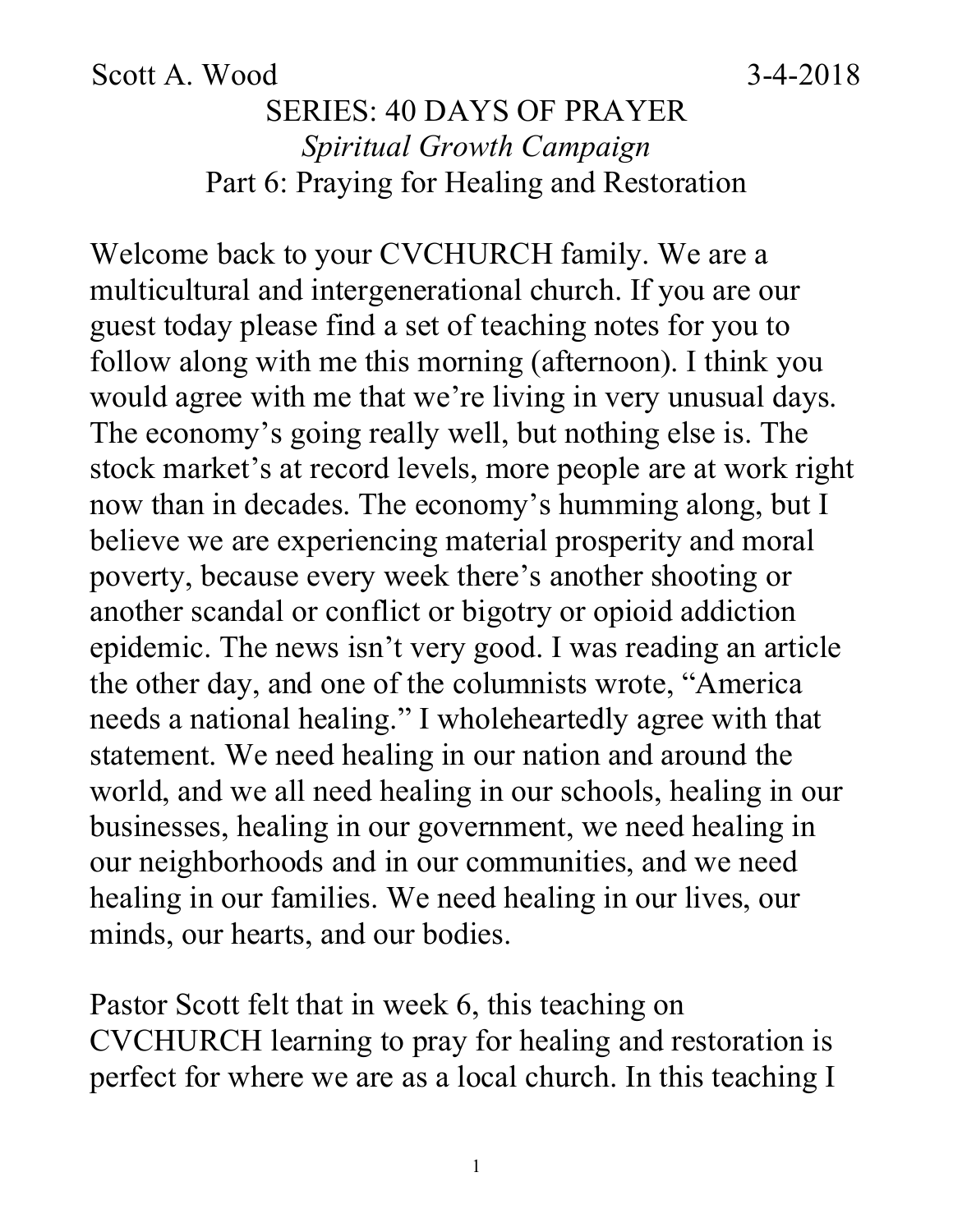am going to talk about Spiritual, Emotional, Relational, Financial, Vocational, Intellectual and Physical healing.

Over 3,000 years ago, after Solomon had dedicated the temple he had built for God, one night God appeared to Solomon in a dream. You can read the story in 2 Chronicles 7:11-22. But I want to look at one verse, verse 14, and unpack it with you today. Would you join me and let's read together 2 Chronicles 7:14, let's begin, "**Then if My people who are called by My name will humble themselves and pray and seek My face and turn from their wicked ways, I will hear from heaven and will forgive their sins and restore their land."** Would you please circles the words *I will hear, I will forgive, and I will restore (heal) your land.*

This is an incredibly powerful verse of Scripture. The Bible says, "If My people who are called by My name...." This Scripture is for those who have confessed Jesus Christ as their Lord and Savior. This is how you become part of God's family. Yes, He has created you, but because of your sin you have been separated from Him. Jesus Christ came to take your place when He died for your sin so He could bridge the gap between you and God. When you confess your sin and surrender your life to Him you become one of His. You become part of what God calls **MY PEOPLE.** Why is this important? Because this verse gives the four conditions or the four premises to God's promise to hear us, forgive us and to heal and restore our land, which is our lives. Pastor Scott has said this to us many times. For every promise there is a premise or a condition. We will look in depth this morning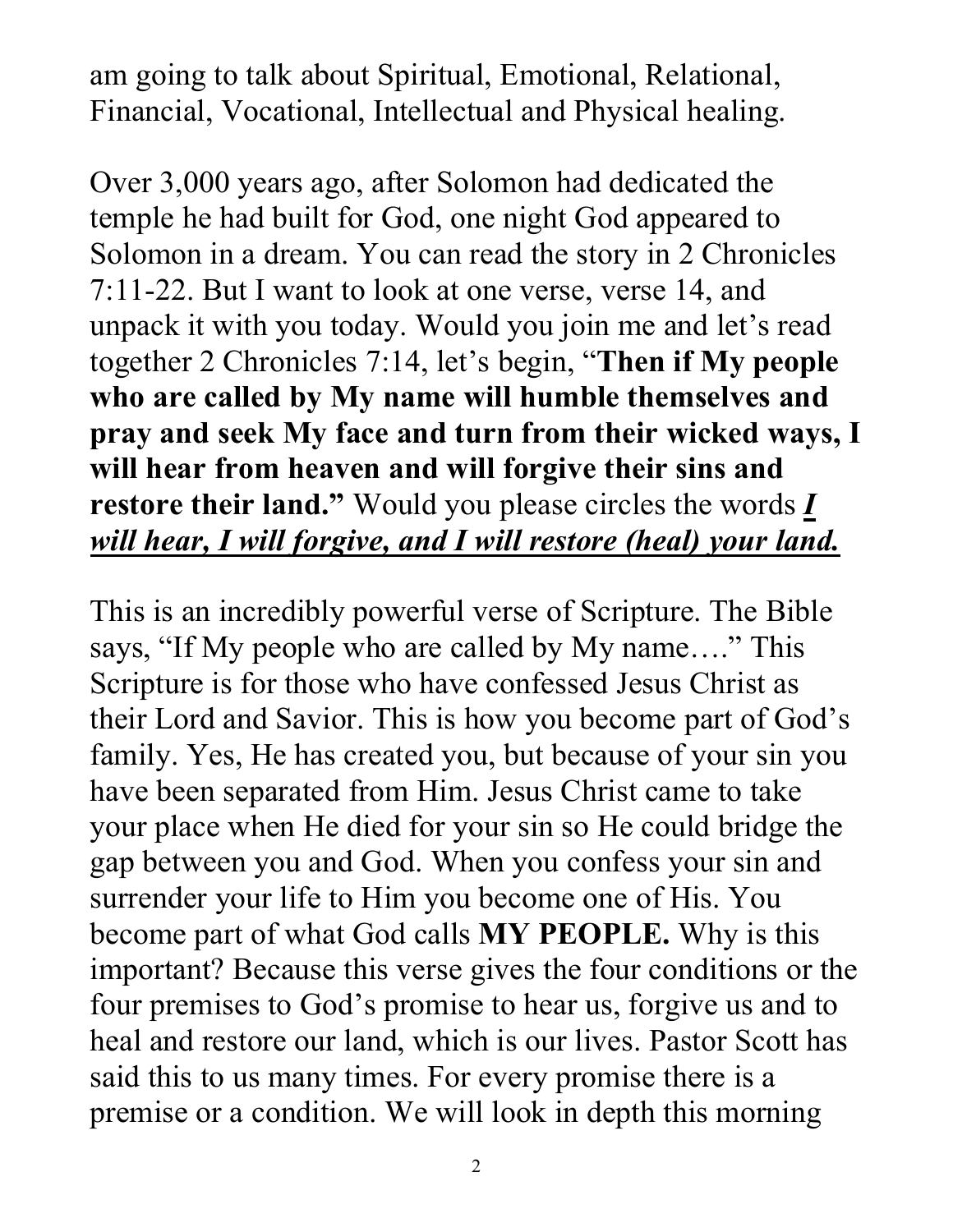(afternoon) at the four premises or four conditions to praying for and receiving our healing and restoration in our own lives, our small groups, our families, our CVCHURCH family and in our nation and in our world. These four actions of humbling, praying, seeking, and turning are to be understood as the four aspects or facets or, you could say, the process of what the Bible means to repent. Let's look together at the first condition for receiving our healing and restoration for every one of our lives.

## **I. Admit I'm not in control**

This is the first condition or premise to receiving healing and restoration. To admit I'm not in control is the word for humble. "If My people will humble themselves"... -

## **Humility is the first step to healing**

There will be no healing or restoration without humbling ourselves. To humble yourself means "**to subdue one's pride and submit in self-denying loyalty to God and His will."**  To humble ourselves means we come to God with respect, and we don't come flippantly or thinking we're entitled. We don't go, "Hey, man, how's it going? Hey, big man upstairs? Hey, big daddy? Jesus taught us to pray in "The Disciple's prayer:" Our Father. That is how we come. Have you ever noticed that the Bible never says you are to pray for God to humble you? No, the Bible says that is my responsibility. God simply says, "Barbara (Pastor Scott), humble yourself." The Bible says humble yourself. It is something I must do. It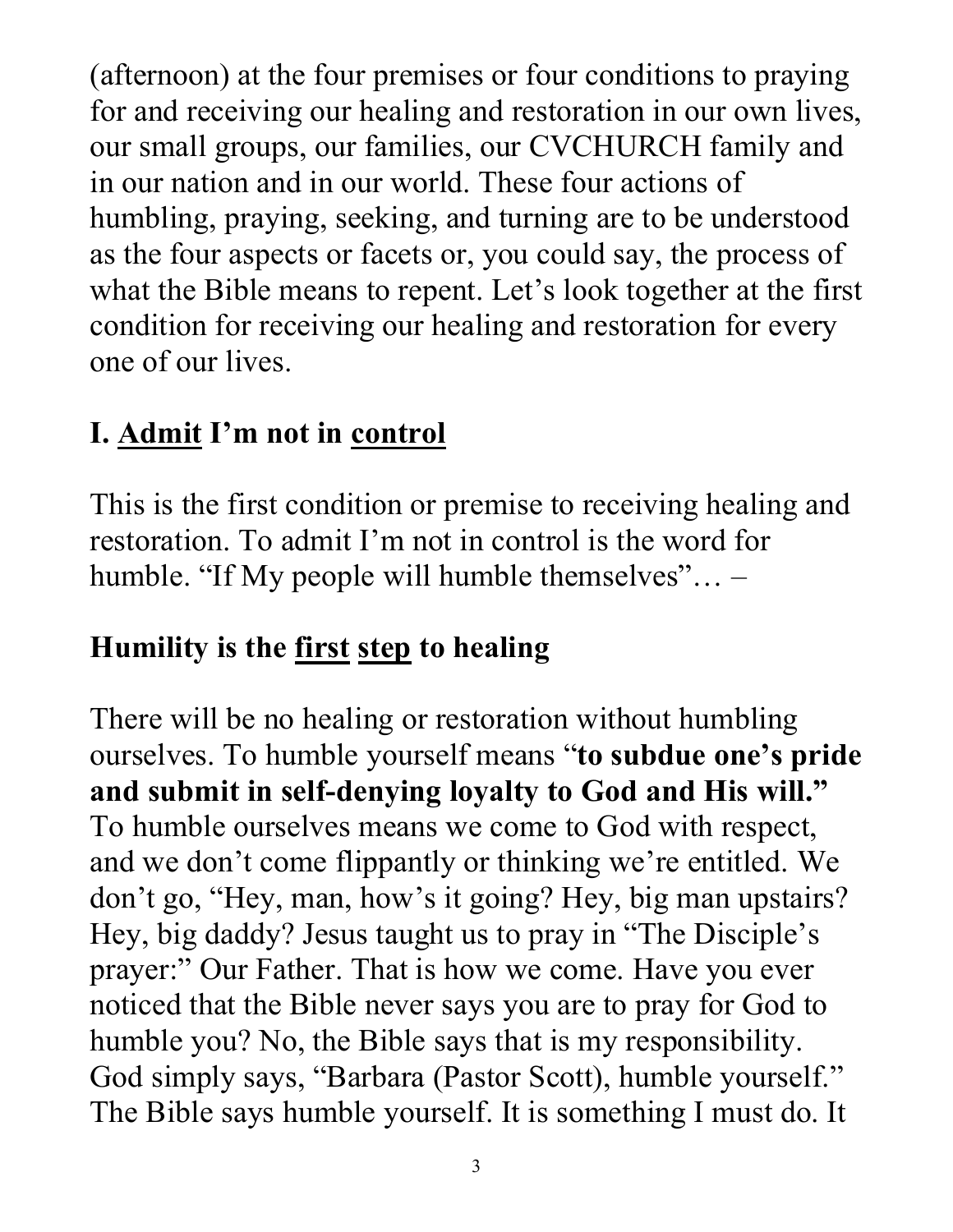says it over and over in both the O.T. and the N.T. In other words humility is a choice. To humble myself means I am admitting to God and to myself that I am not in control and that I surrender the control of my life to Him. You might be saying to yourself, "If humbling myself is the first condition and premise to receiving God's healing and restoration in my life then I need to know what humility is. What does it look like, and how do I develop it? How do I practically, every day in my life, demonstrate my humility to God?" I want to give you 11 ways quickly how you can humble yourself. I will go fast you might not get it all down but you can go to our website and download this script to get all of these points.

**1) Confess your sin to God the moment you realize you have sinned.** When you become aware you have said something wrong, you're angry, prideful, jealous, or whatever it is simply say, "God please forgive me. I was wrong." That is humility. You keep short accounts with God. **2) Humility means forgiving others quickly.** It is arrogance to demand your rights and to carry grudges. Humble people forgive quickly and set boundaries on themselves. **3) When you are treated unfairly, you keep quiet and patient and don't retaliate.** That is real humility. That is when you're like Jesus. **4) When you look for ways to serve others, instead of expecting to be served.** That is humility. **5) When you accept criticism and correction graciously, that shows God your humility. 6) When you're respectful to the authorities in your life, even the bad ones**. 7**) When you pick up trash wherever you find it. 8) Humility is when you leave a public restroom cleaner than when you found**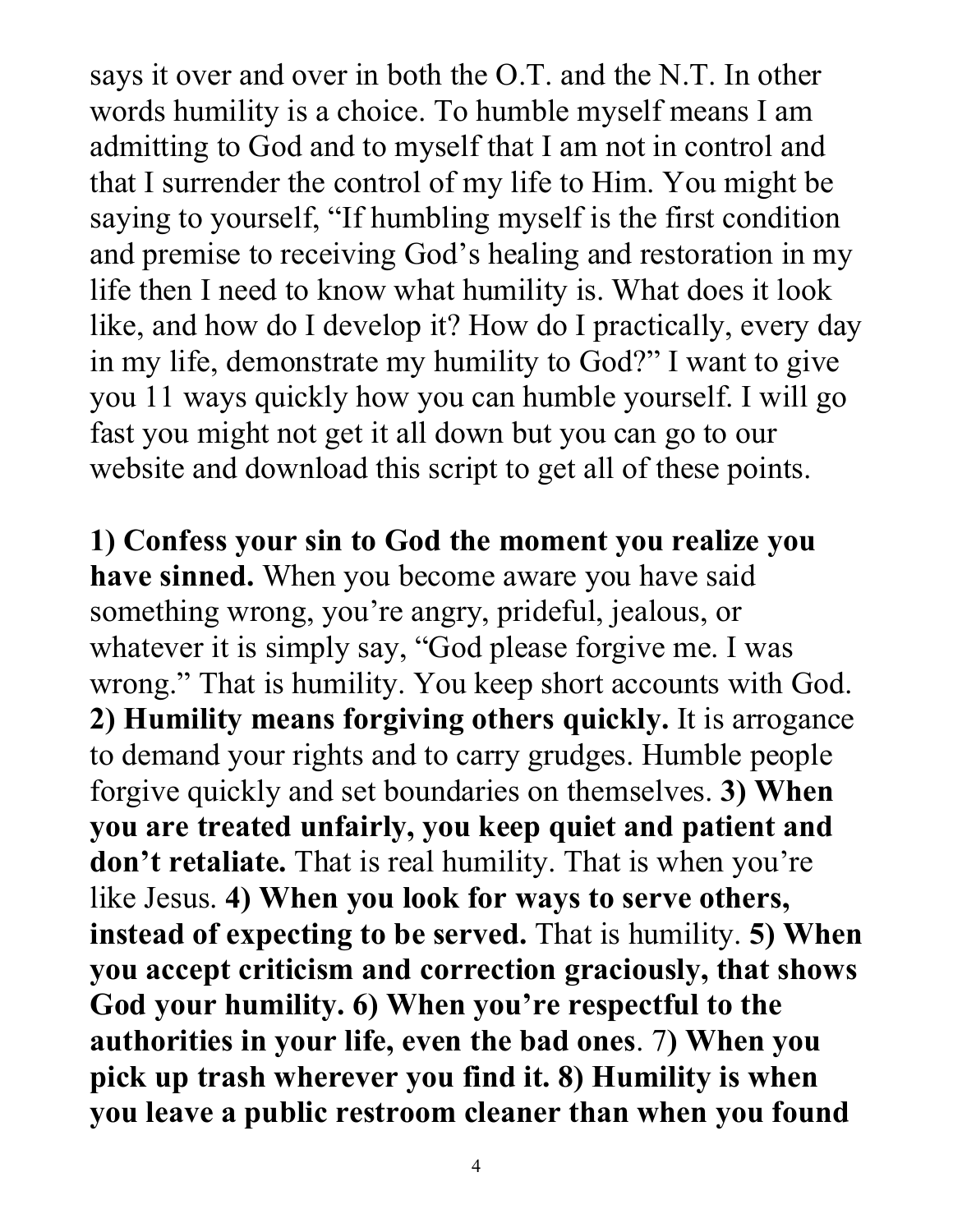**it.** Humility is in the little things that no one else sees. **9) When you admit your weaknesses and your sins to a few safe people.** You don't tell everyone. If we confessed our temptations to each other more in small groups there would not be as much sin to confess. **10) When you always speak well of others and you never use put-downs. 11) When you pray for your enemies.** Please write this in your notes. **Humility is not thinking less of yourself; it's thinking of yourself less.** The first condition to receive healing and restoration in my life is to admit I'm not in control.

Here are four promises God gives to you personally when you humble yourself:

# **1) If I humble myself God will lead (guide) me**

Psalm 25:9 says, **"He leads the humble in doing right, teaching them His way."** 

## **2) If I humble myself God will bless me**

Isaiah 66:2b says, **"I will bless those who have humble and contrite hearts."** To be contrite means to express regret and sorrow for one's wrong thoughts, feelings and behaviors towards God and others.

## **3) If I humble myself God will give me the power to change**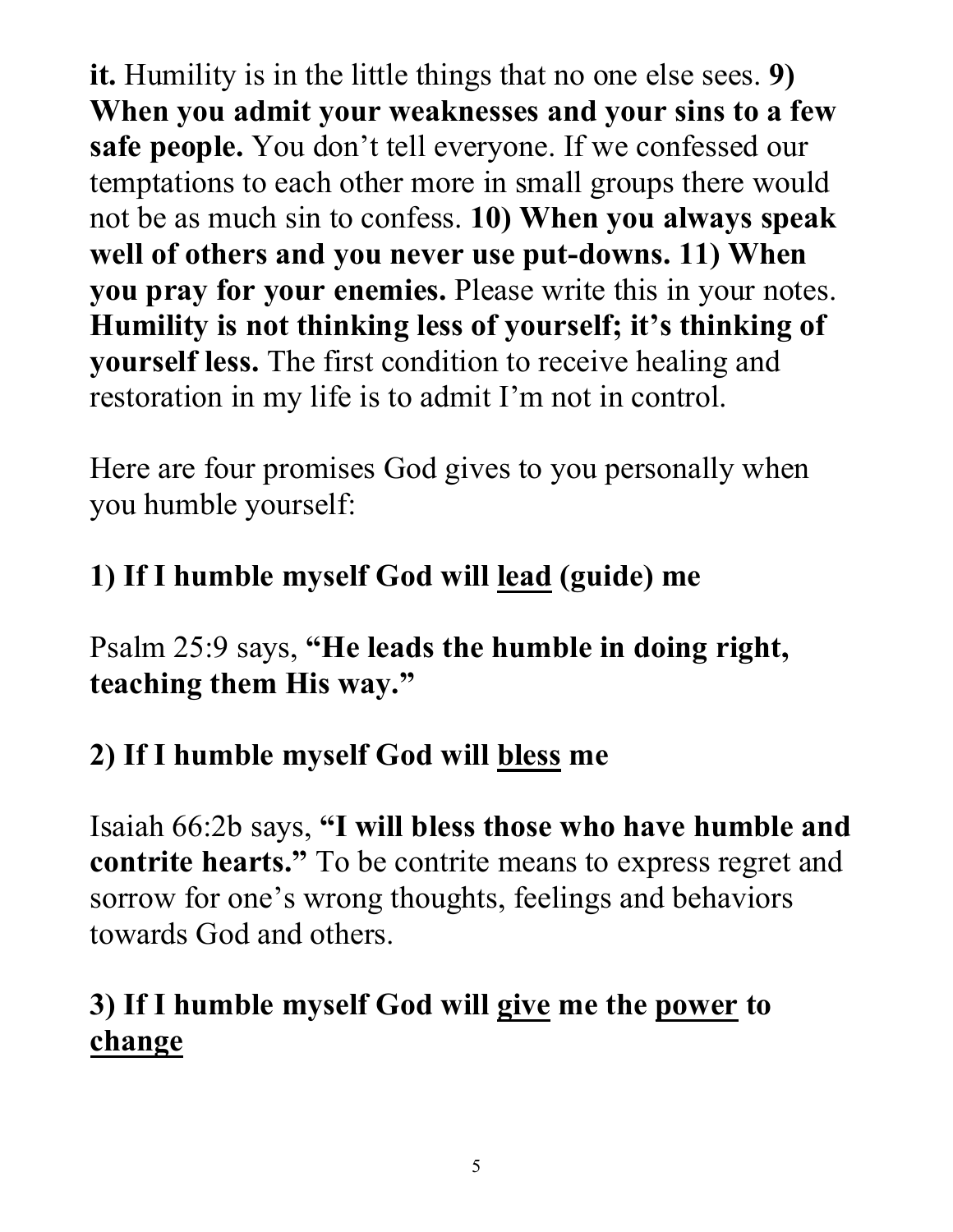James 4:6 says, **"God opposes the proud but favors the humble."** The ability to make life transforming changes is by God's grace. You receive God's grace when you humble yourself.

# **4) If I humble myself God will reduce my stress**

Matthew 11:29 says, **"Take My yoke upon you. Let Me teach you, because I am humble and gentle at heart, and you will find rest for your souls."** When you become Jesus' student, and you take a stance of submission to His Word and His character, He promises to restore a deep sense of rest in your soul and personality. So to receive the healing, restoration and breakthroughs that you're looking for in 2018: THE YEAR OF BREAKTHROUGH begin humbling yourself daily before Jesus and admit you're not in control, and let Him rule in the throne of your heart.

# **II. Ask God for help**

To receive the healing and restoration that you want and need in your life, first you admit that you're not in control, meaning you can't do it on your own. Secondly, I ask God for help. 2 Chronicles 7:14c says, **"If My people… will pray**." It is easy to not ask. Church, God wants you to start asking for all of your needs every day. The more dependent you are upon Him the more you will bring everything you need to Him. You do that because He truly cares for you. Praying for healing could be scary to many of you so I want to give you a few action steps you can take to receive your healing and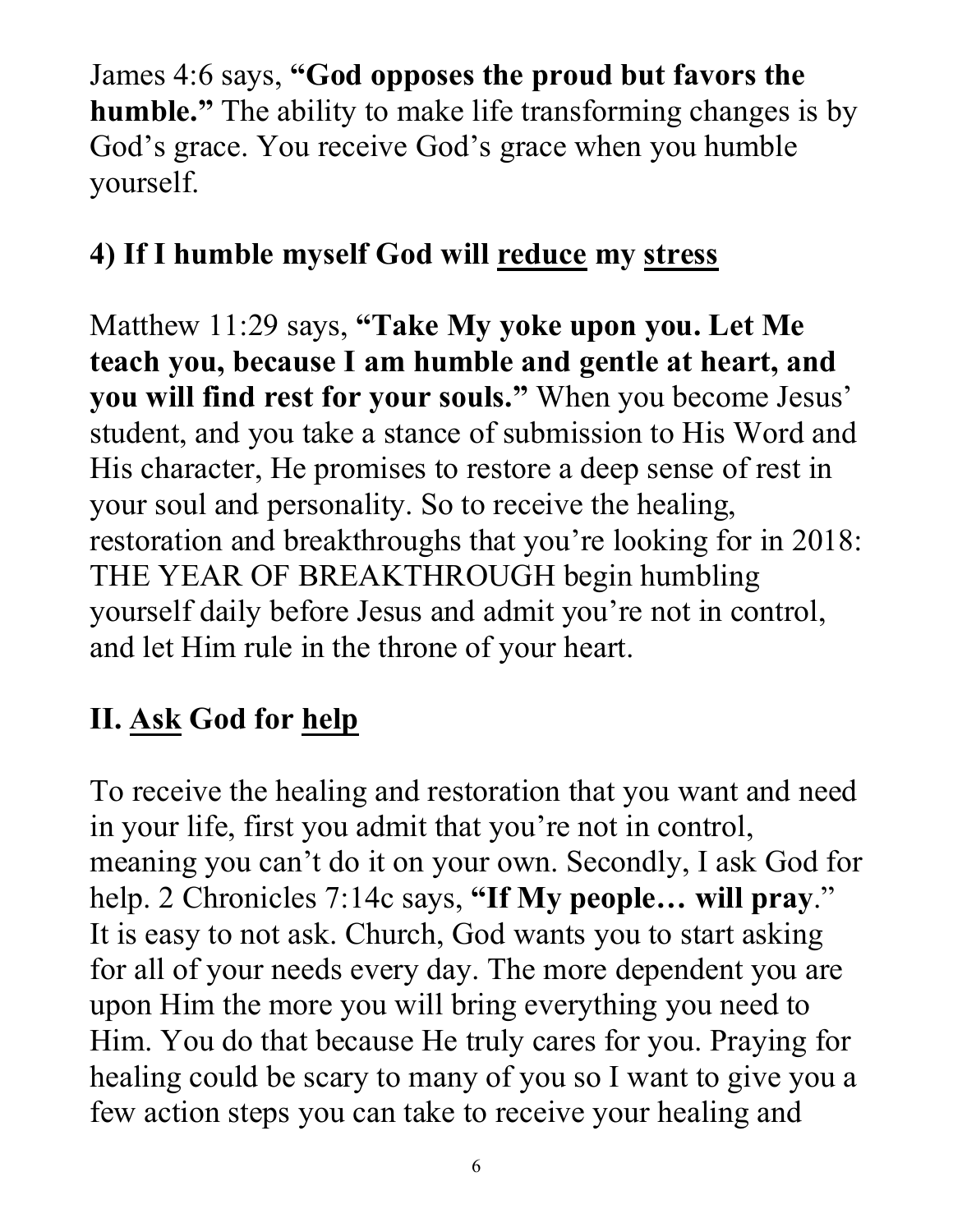restoration of your mind, emotions and will. In John 16:23-24 Jesus says this, "**At that time you won't need to ask Me for anything. I tell you the truth, you will ask the Father directly, and He will grant your request because you use My name. 24 You haven't done this before. Ask, using My name, and you will receive, and you will have abundant joy**." In this verse Jesus gives us some guidelines to follow when we pray for God to move on our behalf. You might want to write these down.

#### **1) Remember, Jesus wants me to ask**

In other words, whatever is going on in your life, Jesus is interested, so pray for it. The reason God wants you to pray for every area and thing you need in your life is that this is the way you learn to trust Him. This happens with kids and their parents all the time. The child expresses a need and the parent meets it. The same is true with your Heavenly Father. If you're not asking God for anything in your life and relationships, you're not learning to trust Him. If you're not saying, "Lord, I need You. I need You to do this in me and for me," you're not trusting Him. Jesus wants you to ask your Heavenly Father to get involved in your life and relationships, your family, CVCHURCH family, your city, community and culture.

2**) Present your request to Father God in Jesus' name** What does it mean to ask in Jesus' name? **It means you are praying to God on the basis of what Jesus paid for on the cross.** Jesus paid for everything you need on His cross. When you come to the Father in Jesus' name you have instant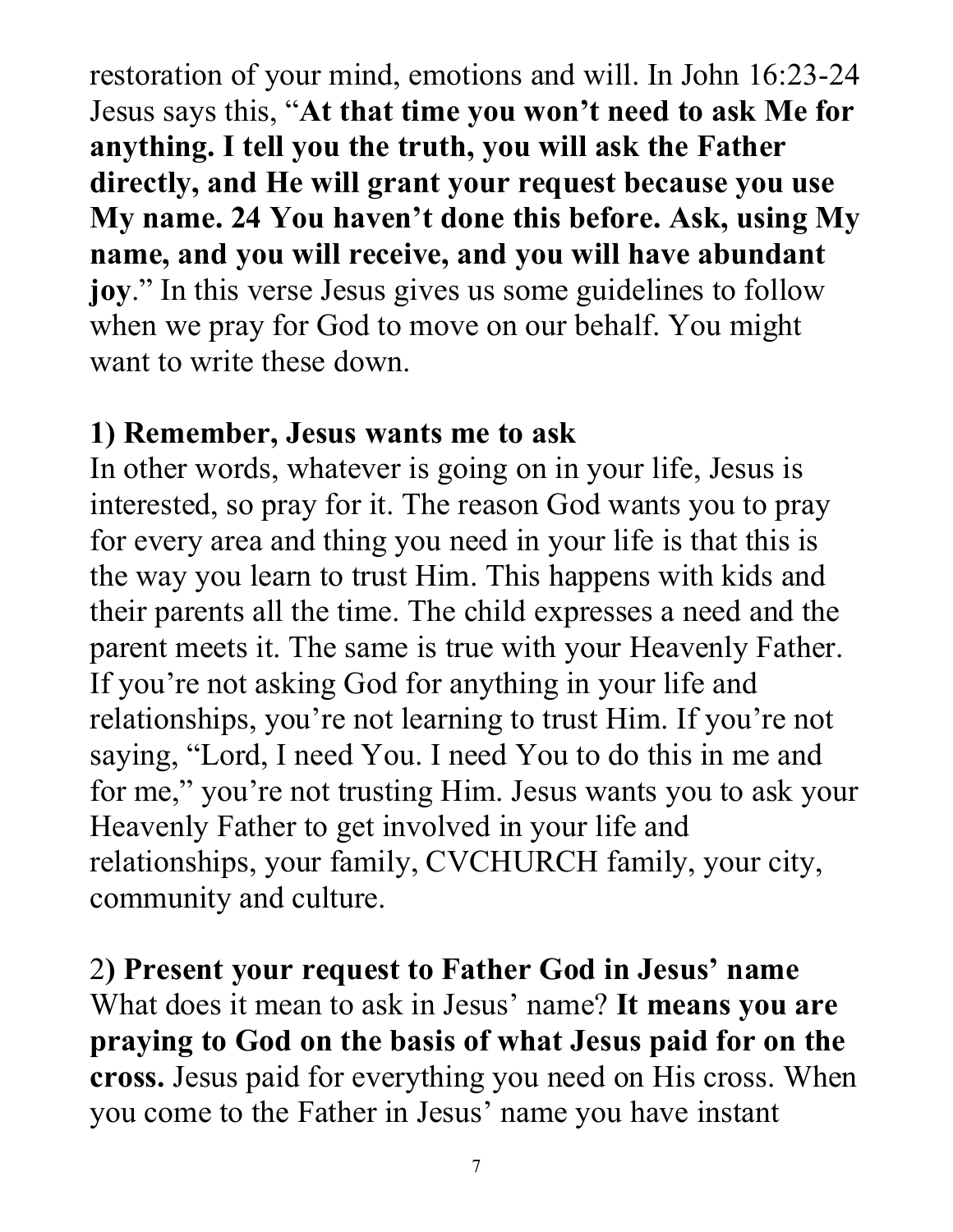access to His presence, power and purpose. You do not need to second-guess or be afraid of what to say or be reticent or hesitant to pray for your healing for every area of your life and for the lives of others. When someone tells me they have a need I pray for them right then and there. I come boldly and with confidence because of what Jesus said.

## **3) Get other people to pray with you**

It doesn't have to be the elders of the church. One of the best places to get your prayers answered is in your small group. If you're not in a small group yet, I encourage you to fill out your Friend's Card and write, "I want to be in a small group," and we will contact you this week. James 5:14-15 says, "**Are any of you sick? You should call for the elders of the church to come and pray over you, anointing you with oil in the name of the Lord. 15 Such a prayer offered in faith will heal the sick, and the Lord will make you well."** You can call for any of us leaders in the church, but you can also have anyone in your small group pray for you, and God will answer your prayers.

#### **4) Believe and expect an answer**

When you pray for healing for someone this is how you do it. You remember Jesus wants me to ask, I am to ask in Jesus' name. I am to get other people to pray with me, and I am to believe and expect answers. Vs. 15 of the James passage we just read says, **"15 Such a prayer offered in faith will heal the sick, and the Lord will make you well."** 

# **5) Keep on praying till God tells you to stop**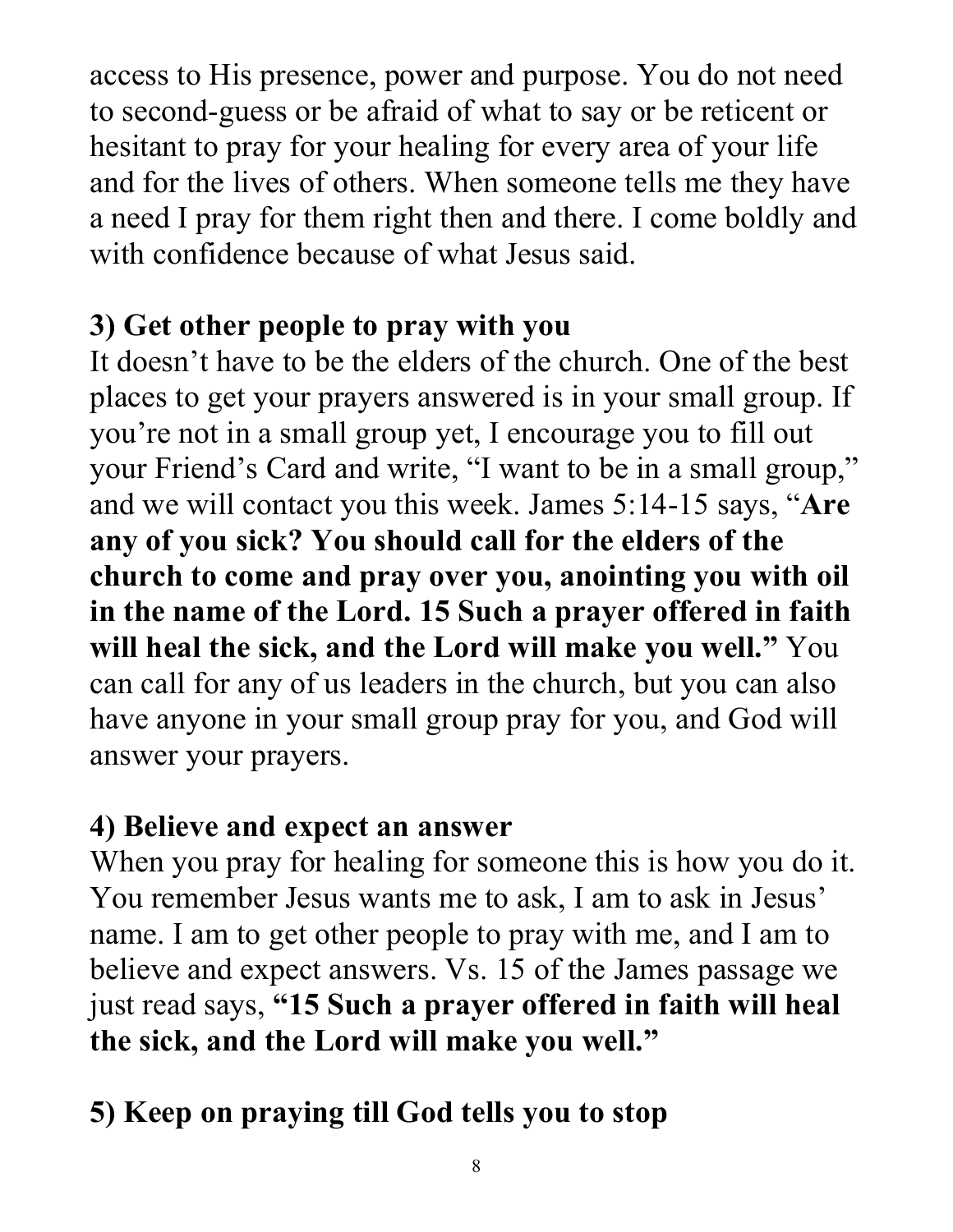Please read out loud with me Ephesians 6:18 in the NCV translation, let's begin, **"Pray in the Spirit at ALL times with ALL kinds of prayers, asking for ALL you need. To do this you must ALWAYS be ready and never give up! ALWAYS pray for ALL God's people."** God is responsible for the answer and we're responsible to ask because He wants us to and He has told us to.

#### **III. Seek God, not just a miracle**

2 Chronicles 7:14d says, **"If My people… will seek My face."** The word seek in the Hebrew here is often used in desperate situations in which God is the only possible hope for deliverance. Dear CVCHURCH family, it is time for all of us to get desperate for God to give us the breakthroughs that we need, not only for ourselves, but for our family, CV family and for our community, state and nation. God wants us to seek His face, which means His person, not just the miracle or the breakthrough. He wants you to desire Him. Seek His character, His nature, His purpose, will, rule, and reign. Sometimes we're so obsessed with the gift we want from Him we stop seeking Him and just want what we can get from Him. What does it mean, "If My people will seek My face?" It means this, family: "Whether I get the answer I want or not, I want to know You, Father. Whether I get the healing I want or not, whether I get the restoration I want or not, whether I get the answer I want or not, I am seeking You. As I come to You, if I don't get what I think is best for me, I'm going to be satisfied with what You think is best for me. Whatever comes out of this whole ordeal, whether it's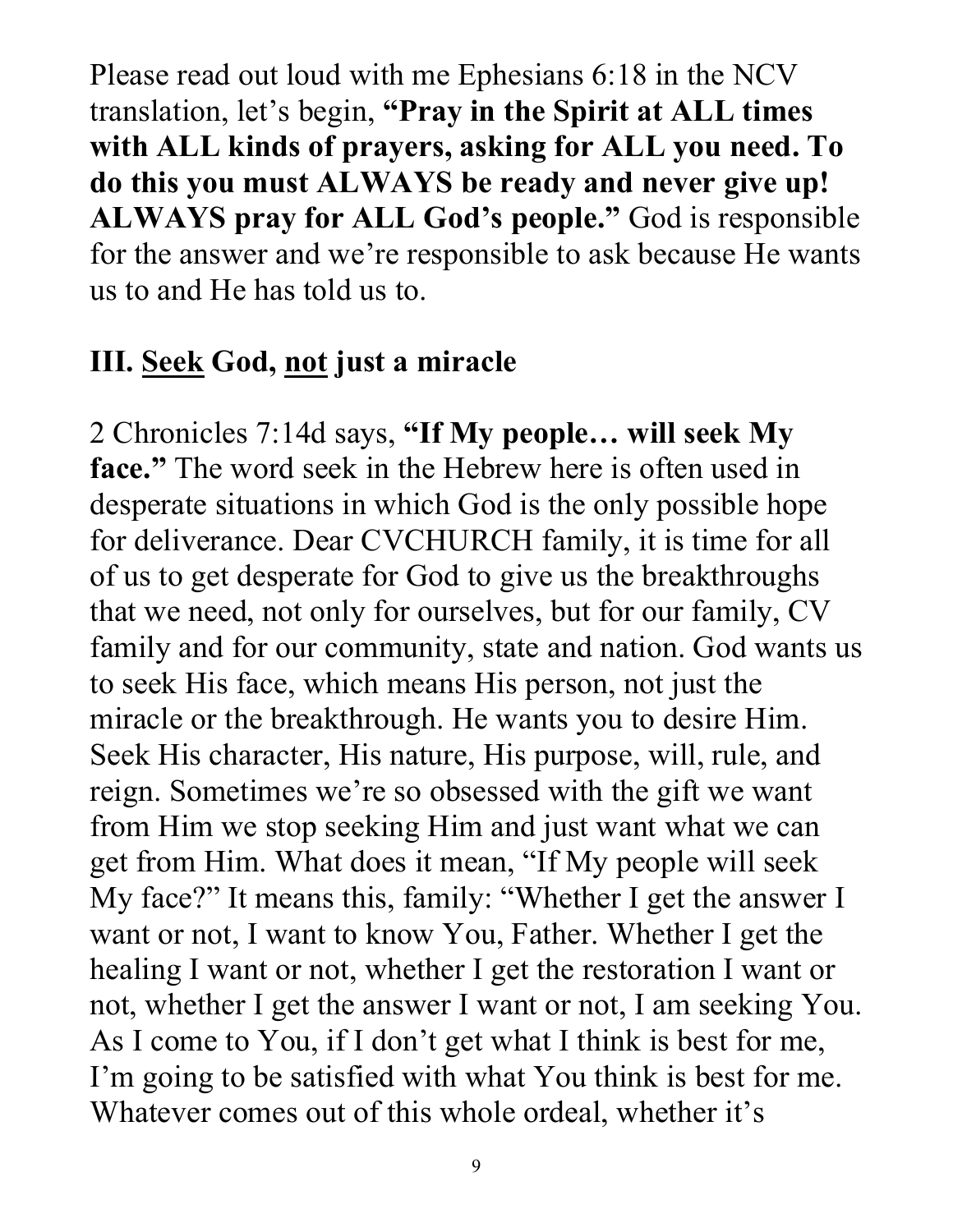coming out of my pain from the divorce, coming out of my pain from the loss of a child, coming out of a miscarriage, or the pain that comes from not being able to have children, or the pain that comes from being laid off, or whatever the pain is, I am seeking You. Not the blessing, not the gift, not the miracle, but I am seeking hard after You because I want to know You better." Proverbs 8:17 says, **"I love all who love Me. Those who search will surely find Me."** Notice the word search. This is not some lackadaisical meandering. This is sometimes a gut wrenching crying and pleading out to God to say, "I need to know Your will on this issue, Father God. I won't stop till You answer me. Reveal Yourself, Your will and your plan in this area of my life or for those I'm praying for." Hebrews 11:6 says, "**Anyone who wants to come to Him must believe that God exists and that He rewards those who sincerely seek Him."** Please circle the words **sincerely seek.** It means to strive after God, and you're not willing to stop pursuing Him until you have what you're asking for. Matthew 6:33 says, **"Seek the Kingdom of God above all else, and live righteously, and He will give you everything you need."** There's just about nothing God won't do for the woman and for the man that are genuinely seeking God first.

## **IV. Turn my attention from the world to the Word**

"**If My people turn from their wicked ways..."** This is where I turn my attention to God's Word and purposes for my life and away from the world. I want to define two key words here. What does the word wicked mean, and what does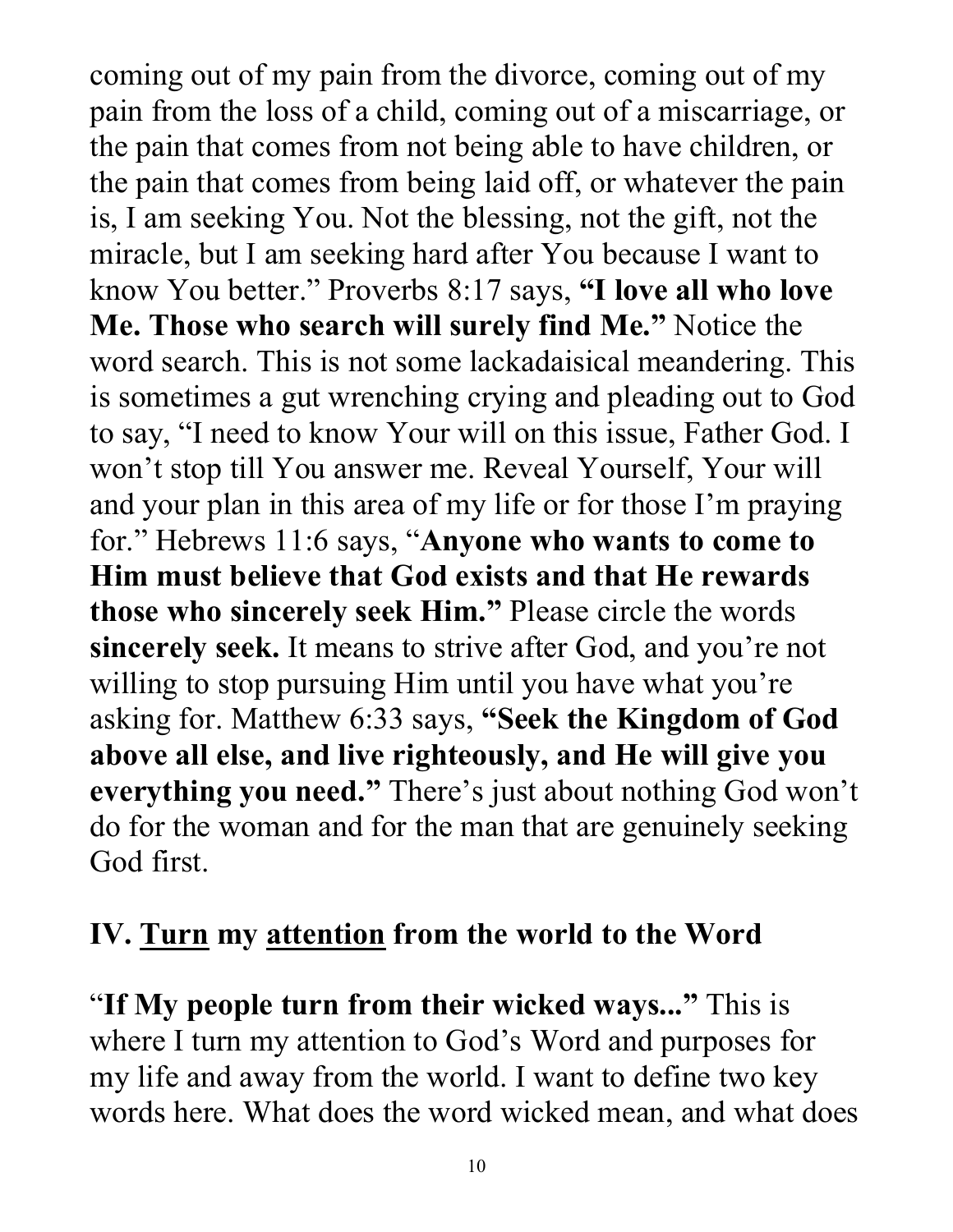it means to turn? The word wicked in this context and throughout the Bible is consistently translated either unrighteousness or iniquity. It is connected to the idea of evil, dishonesty, wrongdoing. This word is used more than 70% of the time in the wisdom and poetic books of Job, Psalms and Proverbs. It describes both wicked character and practice. The wicked are those who don't seek God, and they don't have room for Him in their thinking. Psalm 10:4, **"The wicked are too proud to seek God. They seem to think that God is dead."** Psalm 36:1 says, "Sin whispers to the wicked, deep within their hearts. They have no fear of God at all." God's anger is demonstrated toward those who substitute God with a lie. Romans 1:18-32 describe how the wicked think and act. Vv. 19-22 describe the foundation of what is wicked. **"They know the truth about God because He has made it obvious to them. 20 For ever since the world was created, people have seen the earth and sky. Through everything God made, they can clearly see His invisible qualities—His eternal power, and divine nature. So they have no excuse for not knowing God. 21 Yes, they knew God, but they wouldn't worship Him as God or even give Him thanks. And they began to think up foolish ideas of what God was like. As a result, their minds became dark and confused. 22 Claiming to be wise, they instead became utter fools."** Summed up, wickedness is denying that God exists and forgetting Him and treating Him as He if doesn't exist. Anytime I forget God, that is wicked because I was made to be in relationships with Him, and I am treating Him as if He doesn't exist. Isaiah 17:10 says, **"Because you have turned from the God who can save**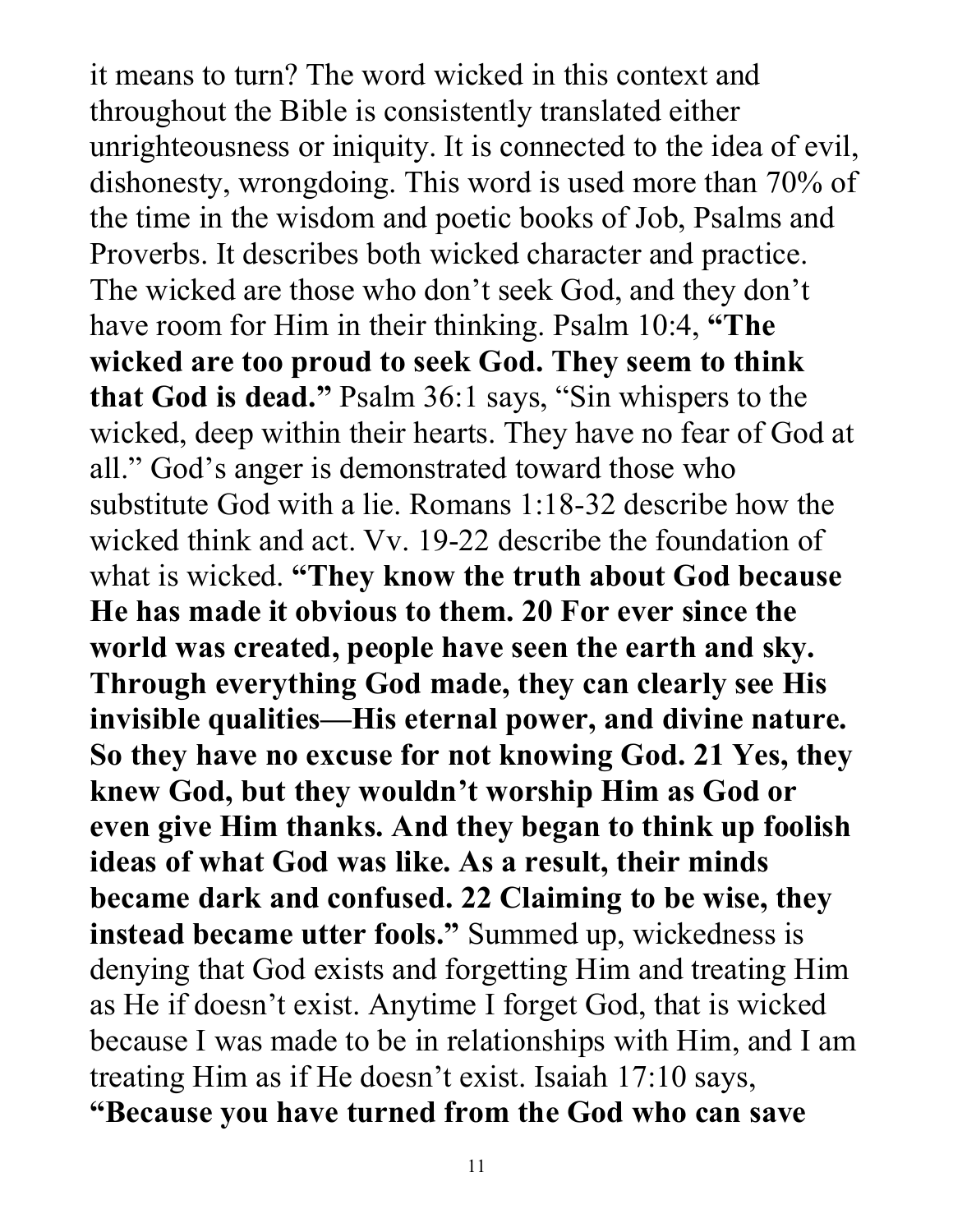**you. You have forgotten the rock who can hide you."** God wants you to remember Him every second of every day because He loves you, and He is the only one who can save you and answer your prayers for breakthrough. The word turn is the word for repentance. It means that you have a complete change of direction away from sin and you move toward God. The picture is an "About Face" in military. To repent means I turn away from those thoughts, attitudes and behaviors that take me away from God, and I engage in those thoughts, feelings and behaviors that move me towards God and His presence and purpose. Most people see repentance as a negative word, but it is the most positive word that we have. When I repent I turn from guilt to forgiveness. When I repent, I turn from darkness to light. I turned from no purpose to purpose. I turned from hopeless despair to hope for eternity. I turned from bitterness to love. Repentance is the most positive change in my life. Proverbs 8:23 says, **"People who conceal their sins will not prosper, but if they confess and turn from them, they will receive mercy."** One of the things that we have learned from the political arena is that a cover up is worse than the original sin. It just makes it worse. James 5:16a says, **"Confess your sins to each other and pray for each other so that you may be healed."** Friends, it all starts with confession. Will you write on your notes, **"I need others to help me change."** This is why we have Celebrate Recovery, support groups, step studies and small groups. God promises if we repent and turn from our wicked ways

#### **1) I will hear from heaven.** 2 Chronicles 7:14f